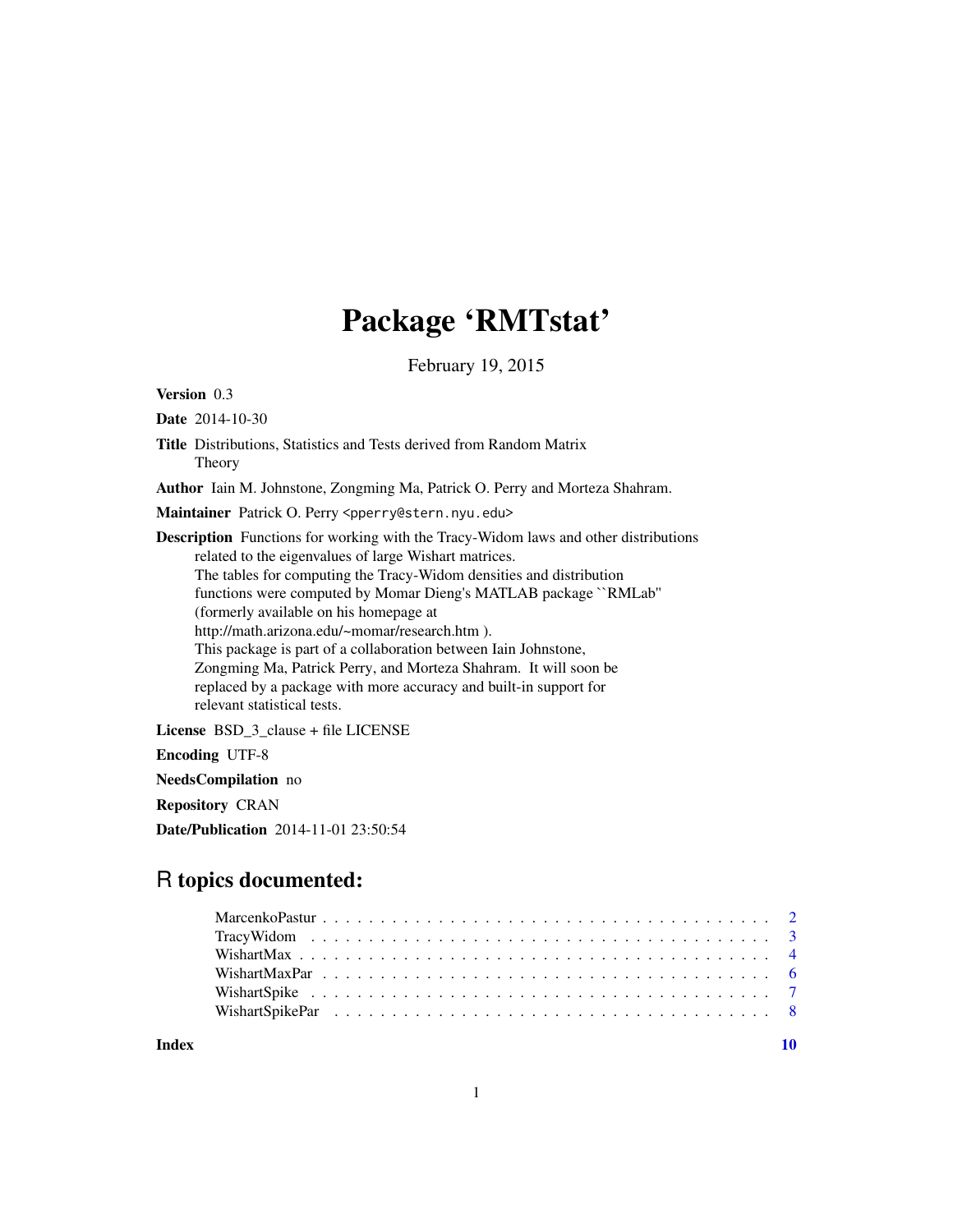<span id="page-1-0"></span>

#### Description

Density, distribution function, quantile function and random generation for the Marcenko-Pastur distribution, the limiting distribution of the empirical spectral measure for a large white Wishart matrix.

#### Usage

```
dmp( x, ndf=NA, pdim=NA, var=1, svr=ndf/pdim, log = FALSE )
pmp( q, ndf=NA, pdim=NA, var=1, svr=ndf/pdim, lower.tail = TRUE, log.p = FALSE )
qmp( p, ndf=NA, pdim=NA, var=1, svr=ndf/pdim, lower.tail = TRUE, log.p = FALSE )
rmp( n, ndf=NA, pdim=NA, var=1, svr=ndf/pdim )
```
#### **Arguments**

| x,q        | vector of quantiles.                                                                           |
|------------|------------------------------------------------------------------------------------------------|
| p          | vector of probabilities.                                                                       |
| n          | number of observations. If length(n) $> 1$ , the length is taken to be the number<br>required. |
| ndf        | the number of degrees of freedom for the Wishart matrix.                                       |
| pdim       | the number of dimensions (variables) for the Wishart matrix.                                   |
| var        | the population variance.                                                                       |
| svr        | samples to variables ratio; the number of degrees of freedom per dimension.                    |
| log, log.p | logical; if TRUE, probabilities $p$ are given as $log(p)$ .                                    |
| lower.tail | logical; if TRUE (default), probabilities are $P[X \le x]$ , otherwise, $P[X > x]$ .           |

#### Details

The concentration can either be given explicitly, or else computed from the given ndf and pdim. If var is not specified, it assumes the default of 1.

The Marcenko-Pastur law is the limit of the random probability measure which puts equal mass on all pdim eigenvalues of a normalized pdim-dimensional white Wishart matrix with ndf degrees of freedom and scale parameter diag(var, var, ..., var). It is assumed that ndf goes to infinity, and ndf/pdim goes to nonzero constant called the "samples-to-variables ratio" (svr).

#### Value

dmp gives the density, pmp gives the distribution function, qmp gives the quantile function, and rmp generates random deviates.

#### Author(s)

Iain M. Johnstone, Zongming Ma, Patrick O. Perry and Morteza Shahram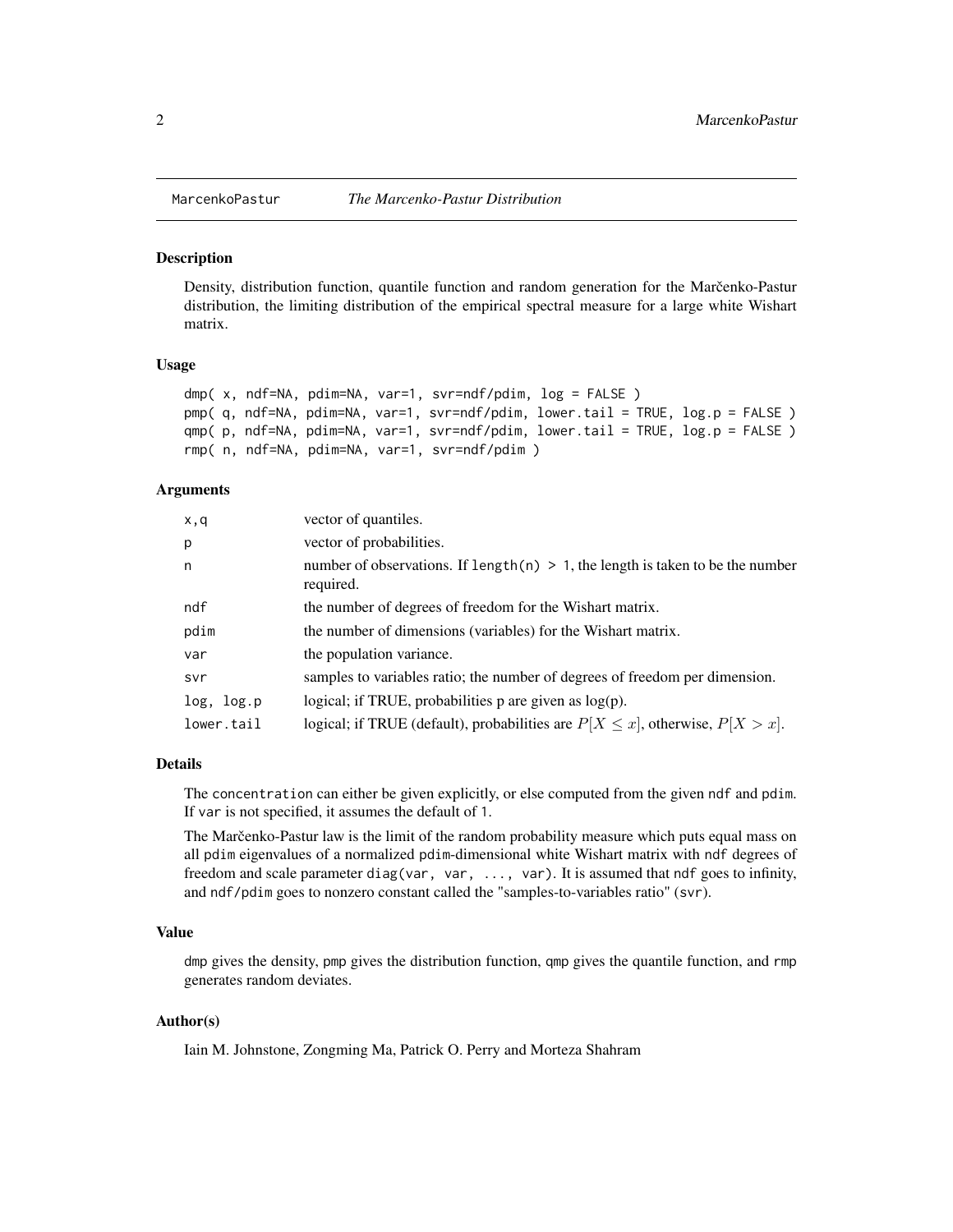#### <span id="page-2-0"></span>TracyWidom 3

#### Source

Other than the density, these functions are relatively slow and imprecise.

The distribution function is computed with [integrate.](#page-0-0) The quantiles are computed via bisection using [uniroot.](#page-0-0) Random variates are generated using the inverse CDF.

#### References

Marčenko, V.A. and Pastur, L.A. (1967). Distribution of eigenvalues for some sets of random matrices. *Sbornik: Mathematics* 1, 457–483.

<span id="page-2-1"></span>TracyWidom *The Tracy-Widom Distributions*

#### Description

Density, distribution function, quantile function, and random generation for the Tracy-Widom distribution with order parameter beta.

#### Usage

```
dtw(x, beta=1, log = FALSE)
ptw(q, beta=1, lower.tail = TRUE, log.p = FALSE)qtw(p, beta=1, lower.tail = TRUE, log.p = FALSE)
rtw(n, beta=1)
```
#### Arguments

| x,q        | vector of quantiles.                                                                            |
|------------|-------------------------------------------------------------------------------------------------|
| p          | vector of probabilities.                                                                        |
| n          | number of observations. If length $(n) > 1$ , the length is taken to be the number<br>required. |
| beta       | the order parameter $(1, 2, 0r 4)$ .                                                            |
| log, log.p | logical; if TRUE, probabilities $p$ are given as $log(p)$ .                                     |
| lower.tail | logical; if TRUE (default), probabilities are $P[X \le x]$ , otherwise, $P[X > x]$ .            |

#### Details

If beta is not specified, it assumes the default value of 1.

The Tracy-Widom law is the edge-scaled limiting distribution of the largest eigenvalue of a random matrix from the β-ensemble. Supported values for beta are 1 (Gaussian Orthogonal Ensemble), 2 (Gaussian Unitary Ensemble), and 4 (Gaussian Symplectic Ensemble).

#### Value

dtw gives the density, ptw gives the distribution function, qtw gives the quantile function, and rtw generates random deviates.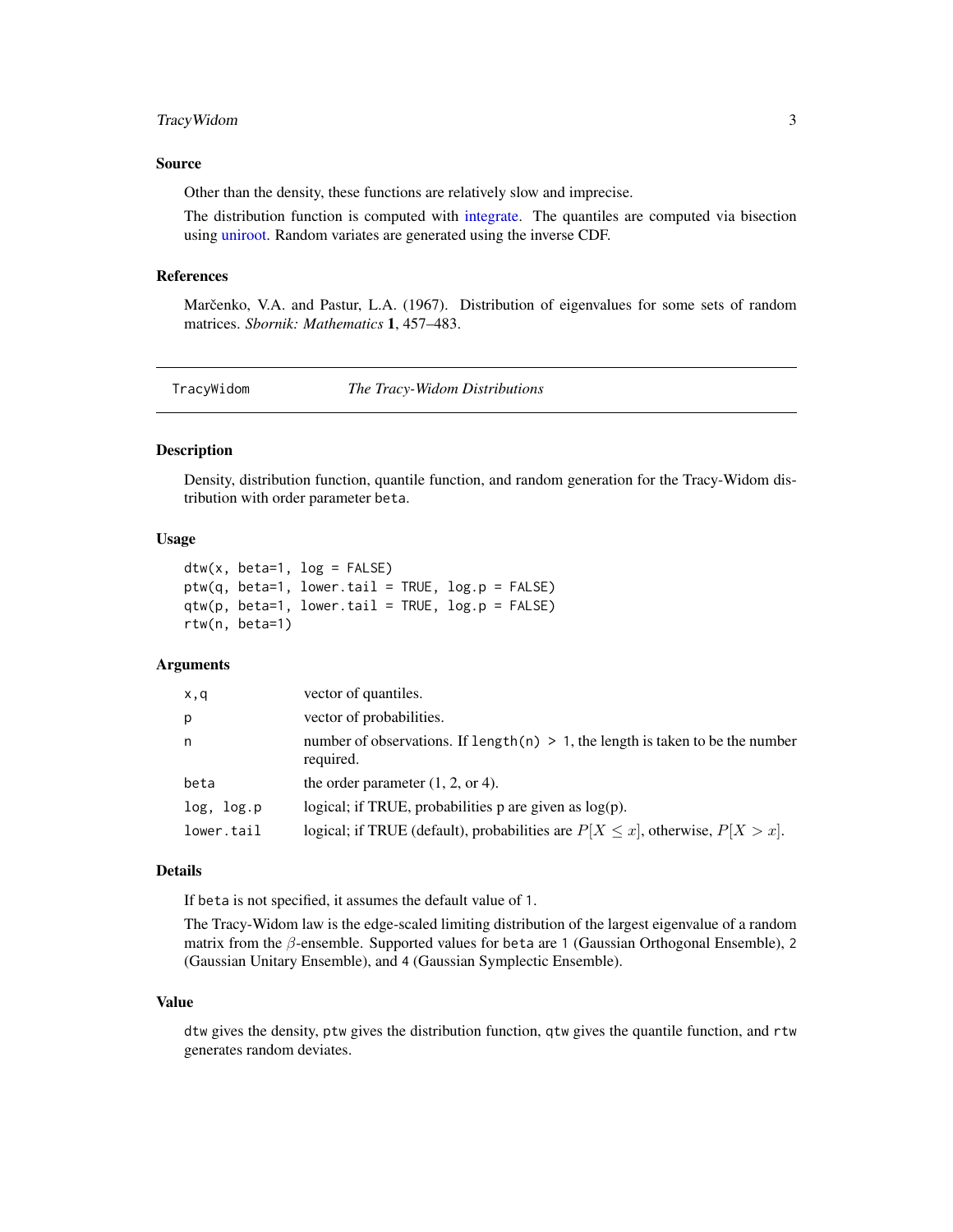#### <span id="page-3-0"></span>Author(s)

Iain M. Johnstone, Zongming Ma, Patrick O. Perry and Morteza Shahram

#### Source

The distribution and density functions are computed using a lookup table. They have been precomputed at 769 values uniformly spaced between -10 and 6 using MATLAB's bvp4c solver to a minimum accuracy of about 3.4e-08. For all other points, the values are gotten from a cubic Hermite polynomial interpolation. The MATLAB software for computing the grid of values is part of RMLab, a package written by Momar Dieng which is available on his homepage at [http:](http://math.arizona.edu/~momar/research.htm) [//math.arizona.edu/~momar/research.htm](http://math.arizona.edu/~momar/research.htm).

The quantiles are computed via bisection using [uniroot.](#page-0-0)

Random variates are generated using the inverse CDF.

#### References

Dieng, M. (2006). Distribution functions for edge eigenvalues in orthogonal and symplectic ensembles: Painlevé representations. *arXiv:math/0506586v2 [math.PR]*.

Tracy, C.A. and Widom, H. (1994). Level-spacing distributions and the Airy kernel. *Communications in Mathematical Physics* 159, 151–174.

Tracy, C.A. and Widom, H. (1996). On orthogonal and symplectic matrix ensembles. *Communications in Mathematical Phsyics* 177, 727–754.

<span id="page-3-1"></span>WishartMax *The White Wishart Maximum Eigenvalue Distributions*

#### Description

Density, distribution function, quantile function, and random generation for the maximum eigenvalue from a white Wishart matrix (sample covariance matrix) with ndf degrees of freedom, pdim dimensions, population variance var, and order parameter beta.

#### Usage

```
dWishartMax(x, ndf, pdim, var=1, beta=1, log = FALSE)pWishartMax(q, ndf, pdim, var=1, beta=1, lower.tail = TRUE, log.p = FALSE)
qWishartMax(p, ndf, pdim, var=1, beta=1, lower.tail = TRUE, log.p = FALSE)
rWishartMax(n, ndf, pdim, var=1, beta=1)
```
#### Arguments

| x,q | vector of quantiles.                                                                            |
|-----|-------------------------------------------------------------------------------------------------|
| D   | vector of probabilities.                                                                        |
| n   | number of observations. If length $(n) > 1$ , the length is taken to be the number<br>required. |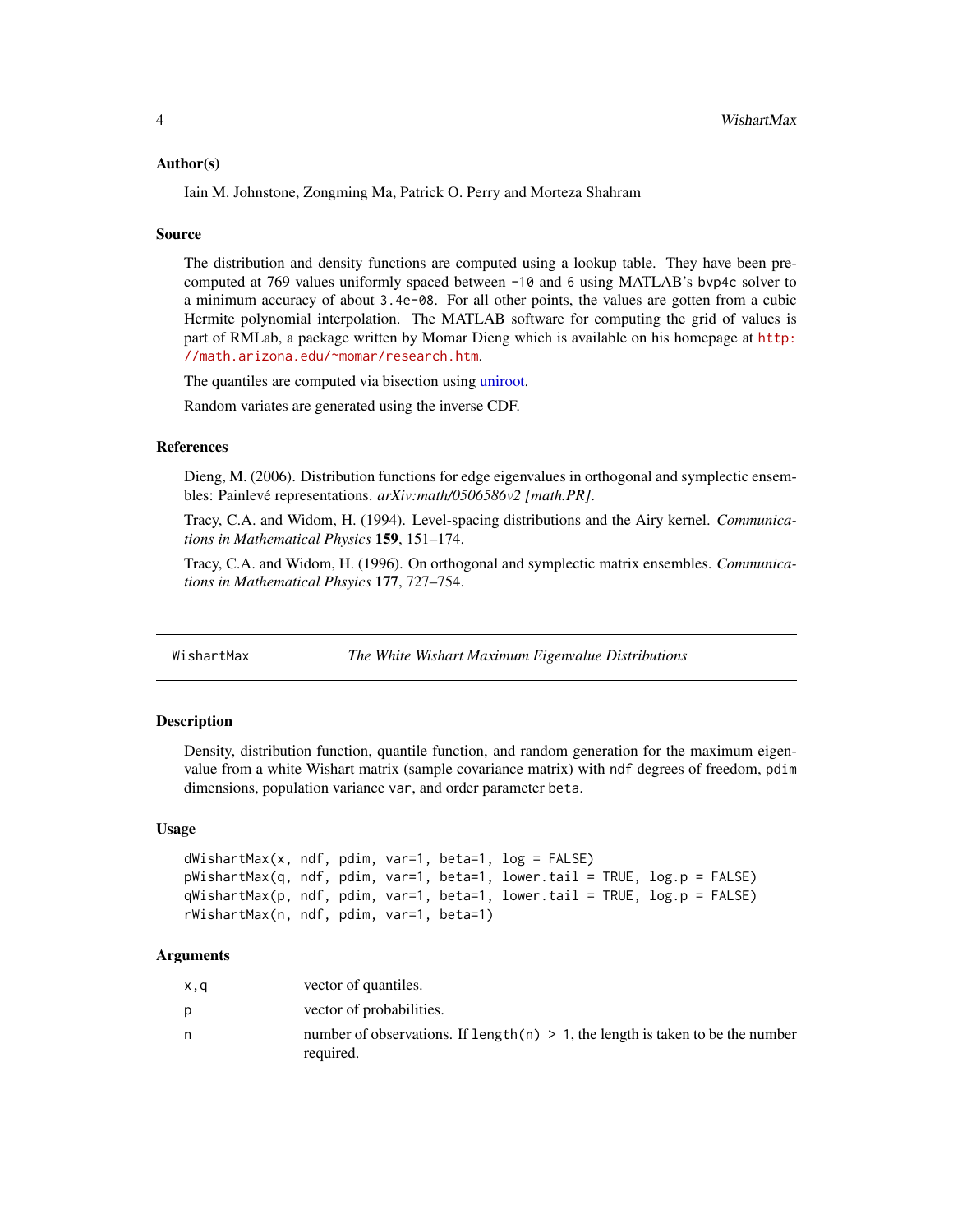#### <span id="page-4-0"></span>WishartMax 5

| ndf        | the number of degrees of freedom for the Wishart matrix                              |
|------------|--------------------------------------------------------------------------------------|
| pdim       | the number of dimensions (variables) for the Wishart matrix                          |
| var        | the population variance.                                                             |
| beta       | the order parameter $(1 or 2)$ .                                                     |
| log, log.p | logical; if TRUE, probabilities $p$ are given as $log(p)$ .                          |
| lower.tail | logical; if TRUE (default), probabilities are $P[X \le x]$ , otherwise, $P[X > x]$ . |

#### Details

If beta is not specified, it assumes the default value of 1. Likewise, var assumes a default of 1.

A white Wishart matrix is equal in distribution to  $(1/n)X'X$ , where X is an  $n \times p$  matrix with elements i.i.d. Normal with mean zero and variance var. These functions give the limiting distribution of the largest eigenvalue from the such a matrix when ndf and pdim both tend to infinity.

Supported values for beta are 1 for real data and and 2 for complex data.

#### Value

dWishartMax gives the density, pWishartMax gives the distribution function, qWishartMax gives the quantile function, and rWishartMax generates random deviates.

#### Author(s)

Iain M. Johnstone, Zongming Ma, Patrick O. Perry and Morteza Shahram

#### Source

The functions are calculated by applying the appropriate centering and scaling (determined by [WishartMaxPar\)](#page-5-1), and then calling the corresponding functions for the [TracyWidom](#page-2-1) distribution.

#### References

Johansson, K. (2000). Shape fluctuations and random matrices. *Communications in Mathematical Physics.* 209 437–476.

Johnstone, I.M. (2001). On the ditribution of the largest eigenvalue in principal component analysis. *Annals of Statistics.* 29 295–327.

#### See Also

[WishartMaxPar,](#page-5-1) [WishartSpike,](#page-6-1) [TracyWidom](#page-2-1)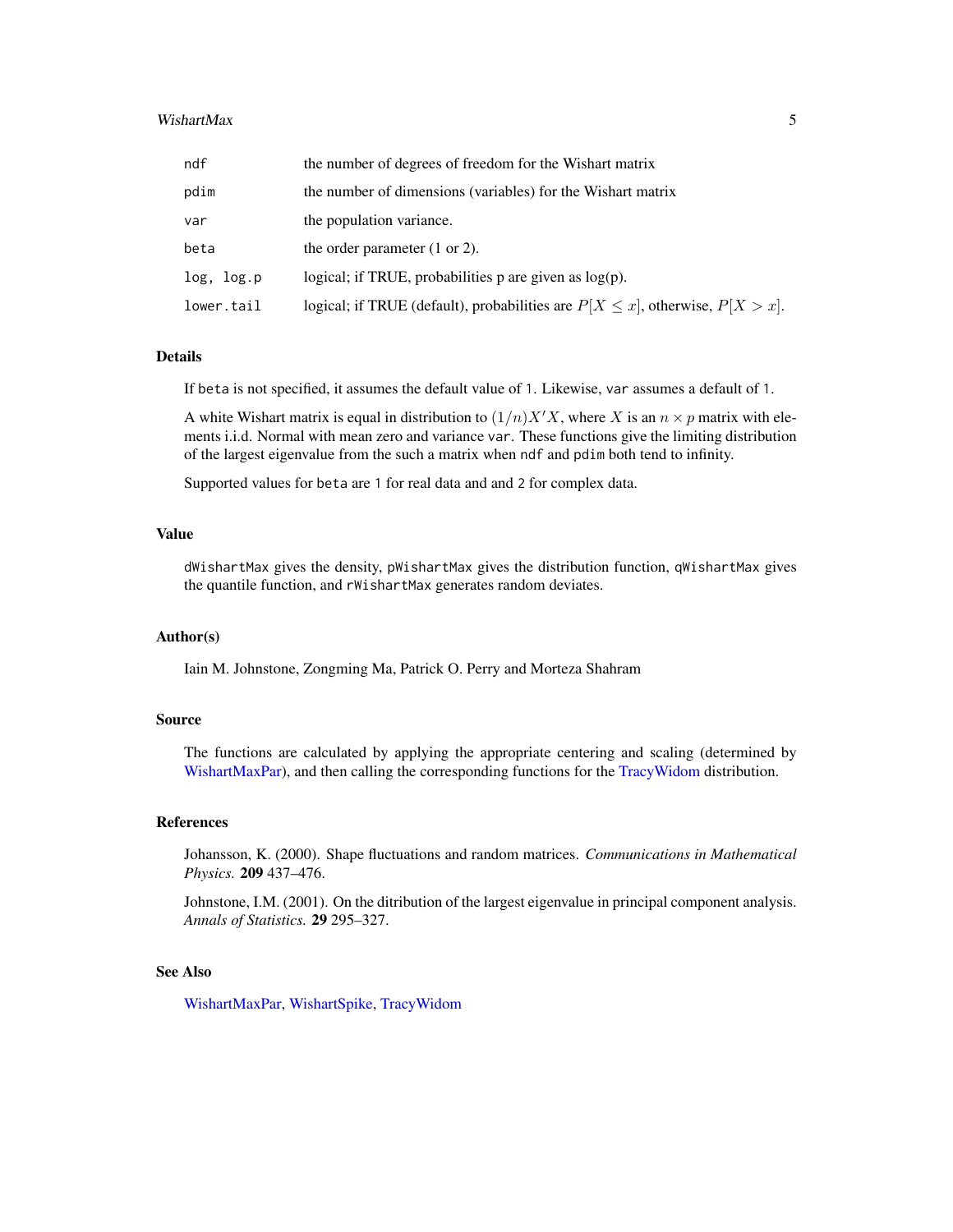#### Description

Centering and scaling for the maximum eigenvalue from a white Wishart matrix (sample covariance matrix) with with ndf degrees of freedom, pdim dimensions, population variance var, and order parameter beta.

#### Usage

WishartMaxPar(ndf, pdim, var=1, beta=1)

#### Arguments

| ndf  | the number of degrees of freedom for the Wishart matrix.     |
|------|--------------------------------------------------------------|
| pdim | the number of dimensions (variables) for the Wishart matrix. |
| var  | the population variance.                                     |
| beta | the order parameter $(1 \text{ or } 2)$ .                    |

#### Details

If beta is not specified, it assumes the default value of 1. Likewise, var assumes a default of 1.

The returned values give appropriate centering and scaling for the largest eigenvalue from a white Wishart matrix so that the centered and scaled quantity converges in distribution to a Tracy-Widom random variable. We use the second-order accurate versions of the centering and scaling given in the references below.

#### Value

| centering | gives the centering. |
|-----------|----------------------|
| scaling   | gives the scaling.   |

#### Author(s)

Iain M. Johnstone, Zongming Ma, Patrick O. Perry and Morteza Shahram

#### References

El Karoui, N. (2006). A rate of convergence result for the largest eigenvalue of complex white Wishart matrices. *Annals of Probability* 34, 2077–2117.

Ma, Z. (2008). Accuracy of the Tracy-Widom limit for the largest eigenvalue in white Wishart matrices. *arXiv:0810.1329v1 [math.ST]*.

#### See Also

[WishartMax,](#page-3-1) [TracyWidom](#page-2-1)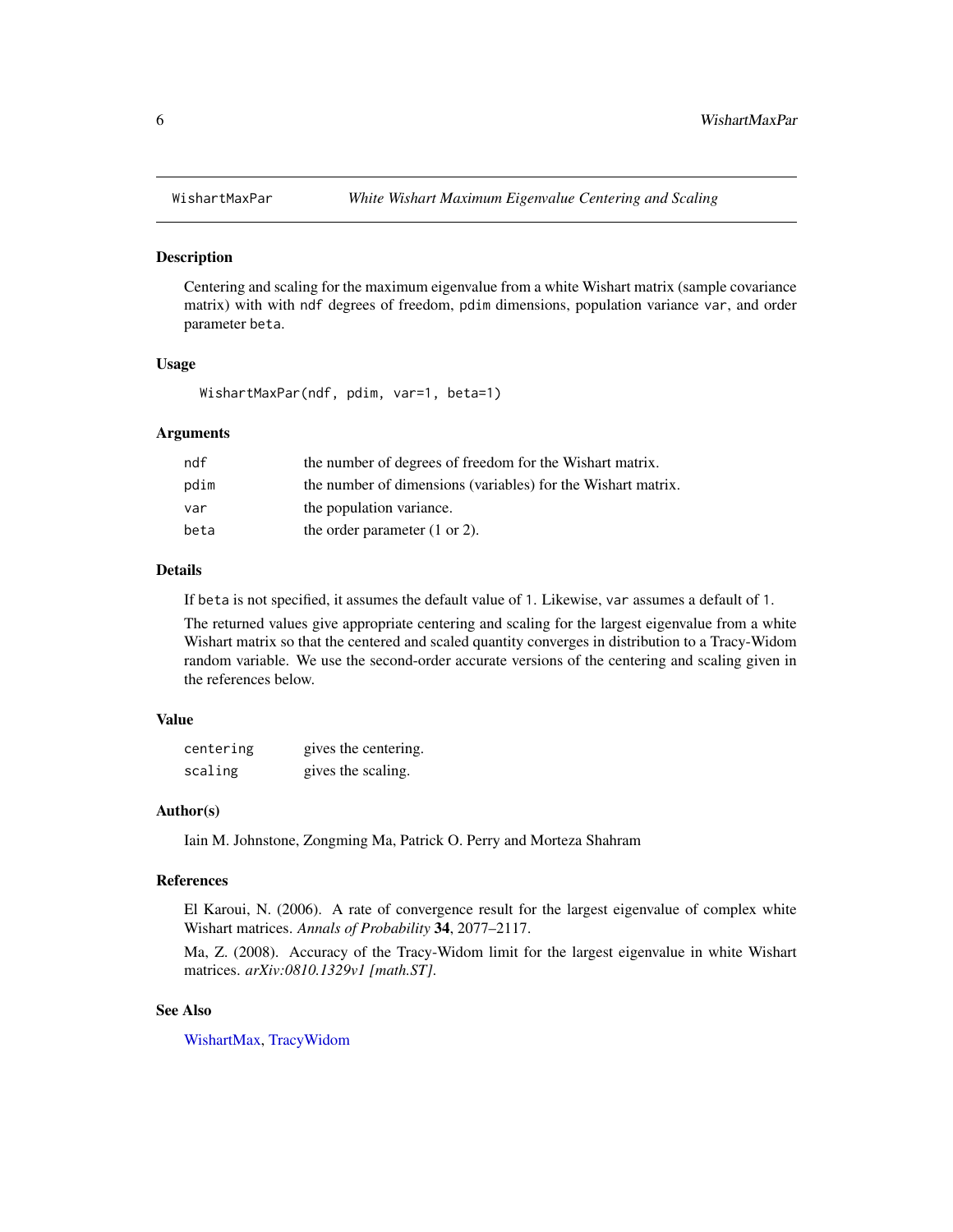#### <span id="page-6-1"></span><span id="page-6-0"></span>Description

Density, distribution function, quantile function, and random generation for the maximum eigenvalue from a spiked Wishart matrix (sample covariance matrix) with ndf degrees of freedom, pdim dimensions, and population covariance matrix diag(spike+var,var,var,...,var).

#### Usage

```
dWishartSpike(x, spike, ndf=NA, pdim=NA, var=1, beta=1, log = FALSE)
pWishartSpike(q, spike, ndf=NA, pdim=NA, var=1, beta=1, lower.tail = TRUE, log.p = FALSE)
qWishartSpike(p, spike, ndf=NA, pdim=NA, var=1, beta=1, lower.tail = TRUE, log.p = FALSE)
rWishartSpike(n, spike, ndf=NA, pdim=NA, var=1, beta=1)
```
#### Arguments

| x,q        | vector of quantiles.                                                                           |
|------------|------------------------------------------------------------------------------------------------|
| p          | vector of probabilities.                                                                       |
| n          | number of observations. If length(n) $> 1$ , the length is taken to be the number<br>required. |
| spike      | the value of the spike.                                                                        |
| ndf        | the number of degrees of freedom for the Wishart matrix.                                       |
| pdim       | the number of dimensions (variables) for the Wishart matrix.                                   |
| var        | the population (noise) variance.                                                               |
| beta       | the order parameter $(1 or 2)$ .                                                               |
| log, log.p | logical; if TRUE, probabilities $p$ are given as $log(p)$ .                                    |
| lower.tail | logical; if TRUE (default), probabilities are $P[X \le x]$ , otherwise, $P[X > x]$ .           |

#### Details

The spiked Wishart is a random sample covariance matrix from multivariate normal data with ndf observations in pdim dimensions. The spiked Wishart has one population covariance eigenvalue equal to spike+var and the rest equal to var. These functions are related to the limiting distribution of the largest eigenvalue from such a matrix when ndf and pdim both tending to infinity, with their ratio tending to a nonzero constant.

For the spiked distribution to exist, spike must be greater than sqrt(pdim/ndf)\*var.

Supported values for beta are 1 for real data and and 2 for complex data.

#### Value

dWishartSpike gives the density, pWishartSpike gives the distribution function, qWishartSpike gives the quantile function, and rWishartSpike generates random deviates.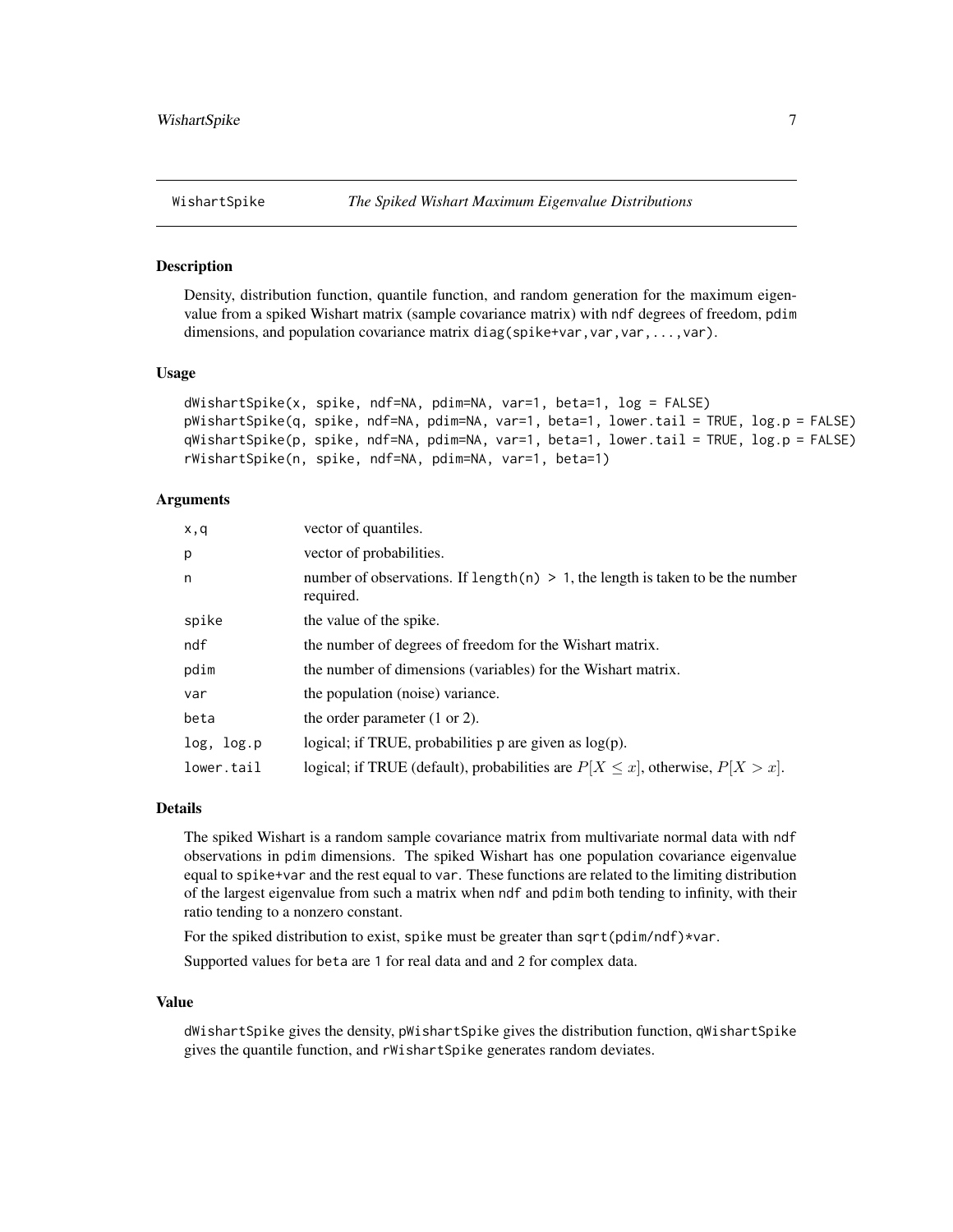#### <span id="page-7-0"></span>Author(s)

Iain M. Johnstone, Zongming Ma, Patrick O. Perry and Morteza Shahram

#### References

Baik, J., Ben Arous, G., and Péché, S. (2005). Phase transition of the largest eigenvalue for non-null complex sample covariance matrices. *Annals of Probability* 33, 1643–1697.

Baik, J. and Silverstein, J. W. (2006). Eigenvalues of large sample covariance matrices of spiked population models. *Journal of Multivariate Analysis* 97, 1382-1408.

Paul, D. (2007). Asymptotics of sample eigenstructure for a large dimensional spiked covariance model. *Statistica Sinica.* 17, 1617–1642.

#### See Also

[WishartSpikePar,](#page-7-1) [WishartMax](#page-3-1)

<span id="page-7-1"></span>WishartSpikePar *Spiked Wishart Eigenvalue Centering and Scaling*

#### **Description**

Centering and scaling for the sample eigenvalue from a spiked Wishart matrix (sample covariance matrix) with ndf degrees of freedom, pdim dimensions, and population covariance matrix diag(spike+var,var,var,...,var).

#### Usage

```
WishartSpikePar( spike, ndf=NA, pdim=NA, var=1, beta=1)
```
#### Arguments

| spike | the value of the spike.                                      |
|-------|--------------------------------------------------------------|
| ndf   | the number of degrees of freedom for the Wishart matrix.     |
| pdim  | the number of dimensions (variables) for the Wishart matrix. |
| var   | the population (noise) variance.                             |
| beta  | the order parameter $(1 or 2)$ .                             |

#### Details

The returned values give appropriate centering and scaling for the largest eigenvalue from a spiked Wishart matrix so that the centered and scaled quantity converges in distribution to a normal random variable with mean 0 and variance 1.

For the spiked distribution to exist, spike must be greater than sqrt(pdim/ndf)\*var.

Supported values for beta are 1 for real data and and 2 for complex data.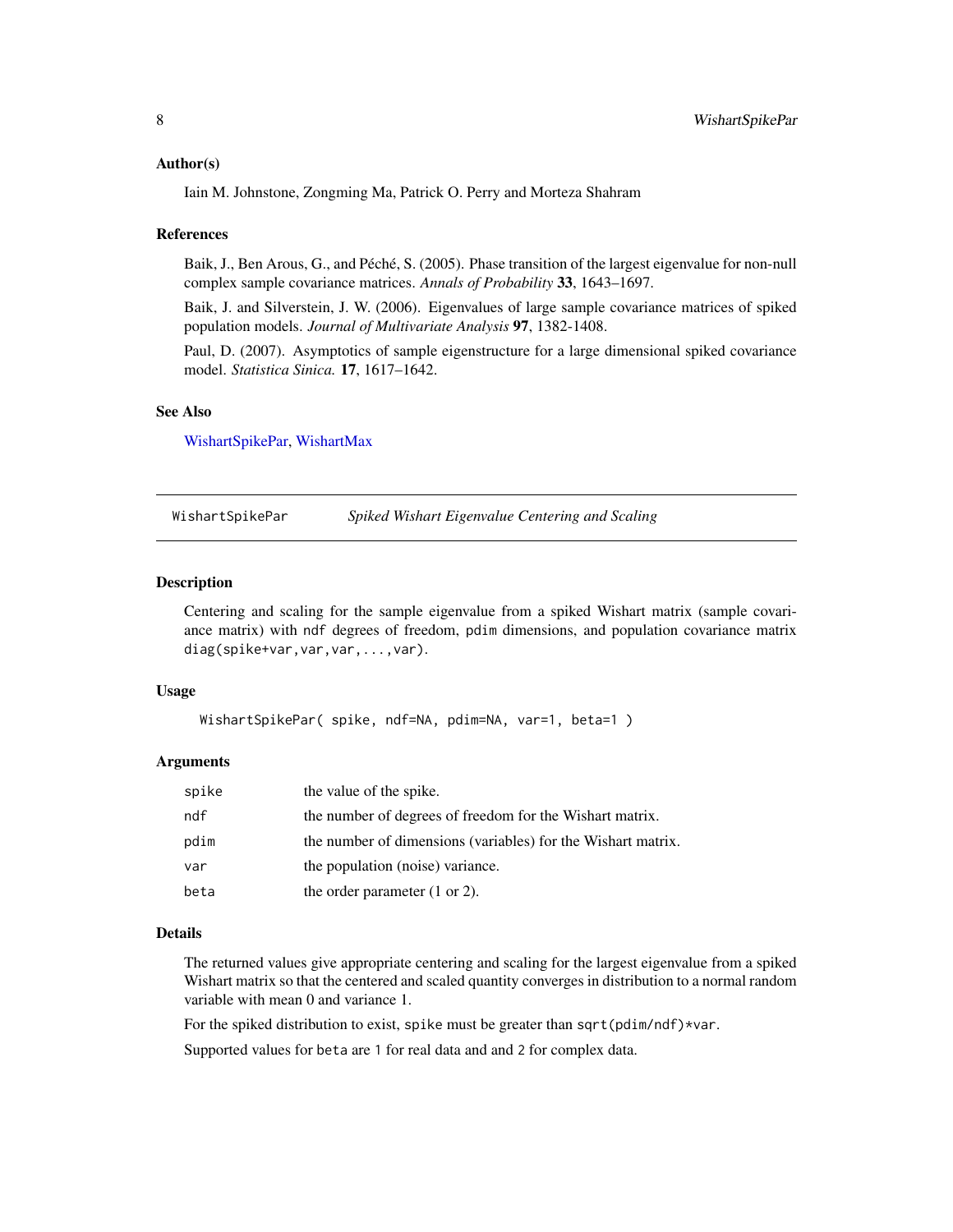#### <span id="page-8-0"></span>WishartSpikePar 9

#### Value

| centering | gives the centering. |
|-----------|----------------------|
| scaleing  | gives the scaling.   |

#### Author(s)

Iain M. Johnstone, Zongming Ma, Patrick O. Perry and Morteza Shahram

#### References

Baik, J., Ben Arous, G., and Péché, S. (2005). Phase transition of the largest eigenvalue for non-null complex sample covariance matrices. *Annals of Probability* 33, 1643–1697.

Baik, J. and Silverstein, J. W. (2006). Eigenvalues of large sample covariance matrices of spiked population models. *Journal of Multivariate Analysis* 97, 1382-1408.

Paul, D. (2007). Asymptotics of sample eigenstructure for a large dimensional spiked covariance model. *Statistica Sinica* 17, 1617–1642.

#### See Also

[WishartSpike](#page-6-1)